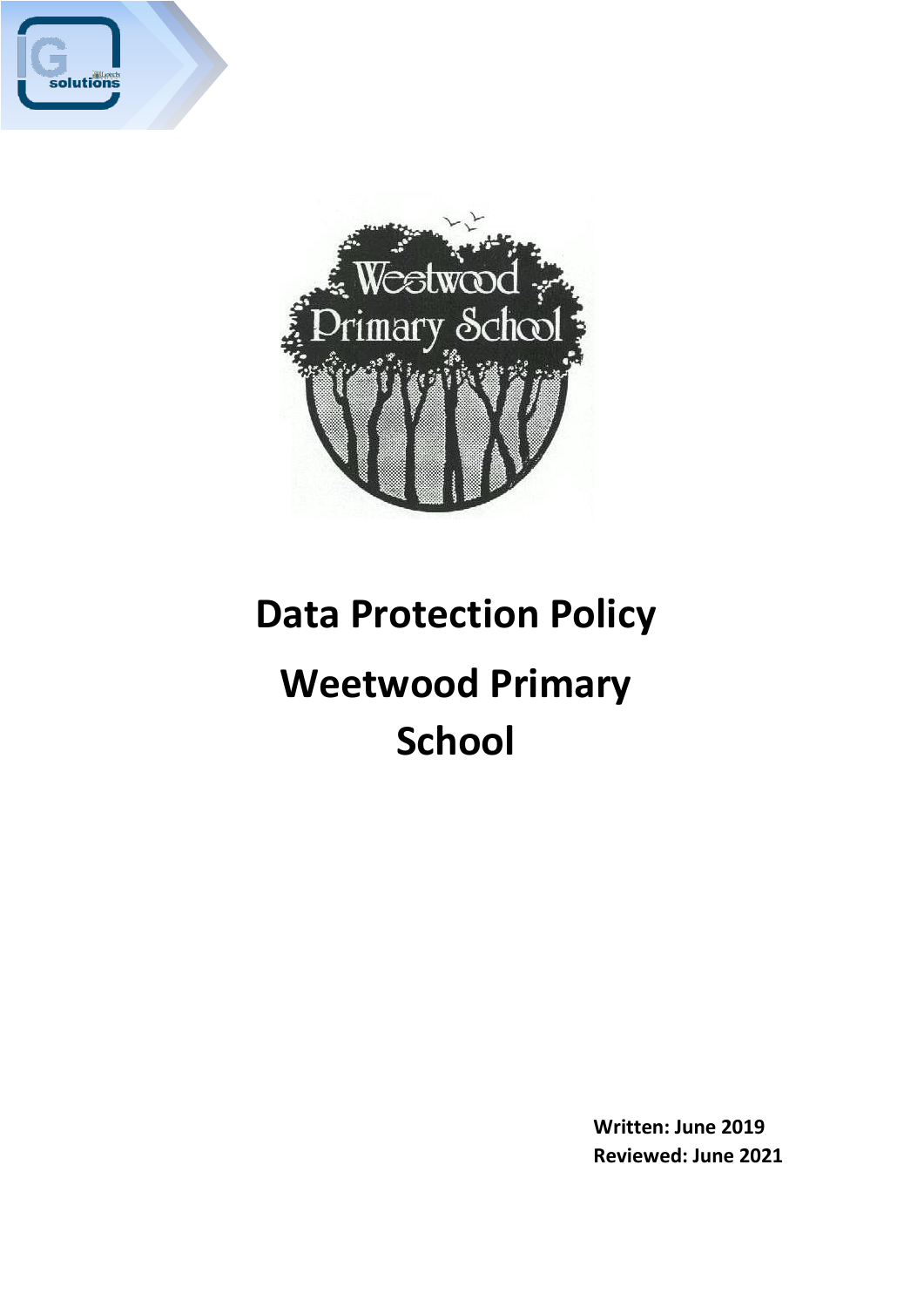# **Purpose**

The purpose of the policy is to help the organisation towards compliance with the General Data Protection Regulation (GDPR) and Data Protection Act 2018 (DPA18).

### **Scope**

The policy applies to our staff who are processing personal data on behalf of our organisation. Personal data is any information which identifies a living individual.

# **Registration**

- We will ensure we pay a fee towards the Information Commissioners office as a data controller. [https://ico.org.uk/media/for-organisations/documents/2258205/dp-fee-guide-for-controllers-](https://ico.org.uk/media/for-organisations/documents/2258205/dp-fee-guide-for-controllers-20180221.pdf)[20180221.pdf](https://ico.org.uk/media/for-organisations/documents/2258205/dp-fee-guide-for-controllers-20180221.pdf)
- We will inform the ICO the details of the Data Protection Officer.

# **Process information fairly, lawfully and transparently**

- To process information fairly we will make it clear to individuals how we will use their information. We may do this by providing statements on forms, leaflets etc. posting notices on the website, or verbally, or in phone messages, for example using a privacy notice.
- To process personal information lawfully we will meet at least one of the conditions under a[n Article 6](#page-3-0) lawful basis. In the case of special categories of data at least one of the [Article 9](#page-3-0) conditions will be met in addition to a lawful basis condition.

#### **Obtain and use information for specific, explicit and legitimate purpose**

We will only collect and process personal data for a specific purpose that the individual is aware of. If we want to use the data for any additional (secondary) purpose we will make the individual aware before doing so.

#### **Only collect the right amount and correct data required**

We will only collect the right and enough personal data required to undertake the necessary processing.

#### **Keep information accurate and up to date**

We will put measures in place to ensure that personal information is accurate and all databases, lists, etc. are up to date.

#### **Ensure personal data is kept up to date and only kept for as long as necessary**

- We will ensure we have checks in place to review the data we hold and that it is correct.
- We will have processes to ensure incorrect data can be amended.
- We will develop and maintain retention schedules for information, make sure staff are aware of and use the retention schedules.
- We will develop and maintain a schedule of information assets and ensure staff are aware of and use the schedule correctly.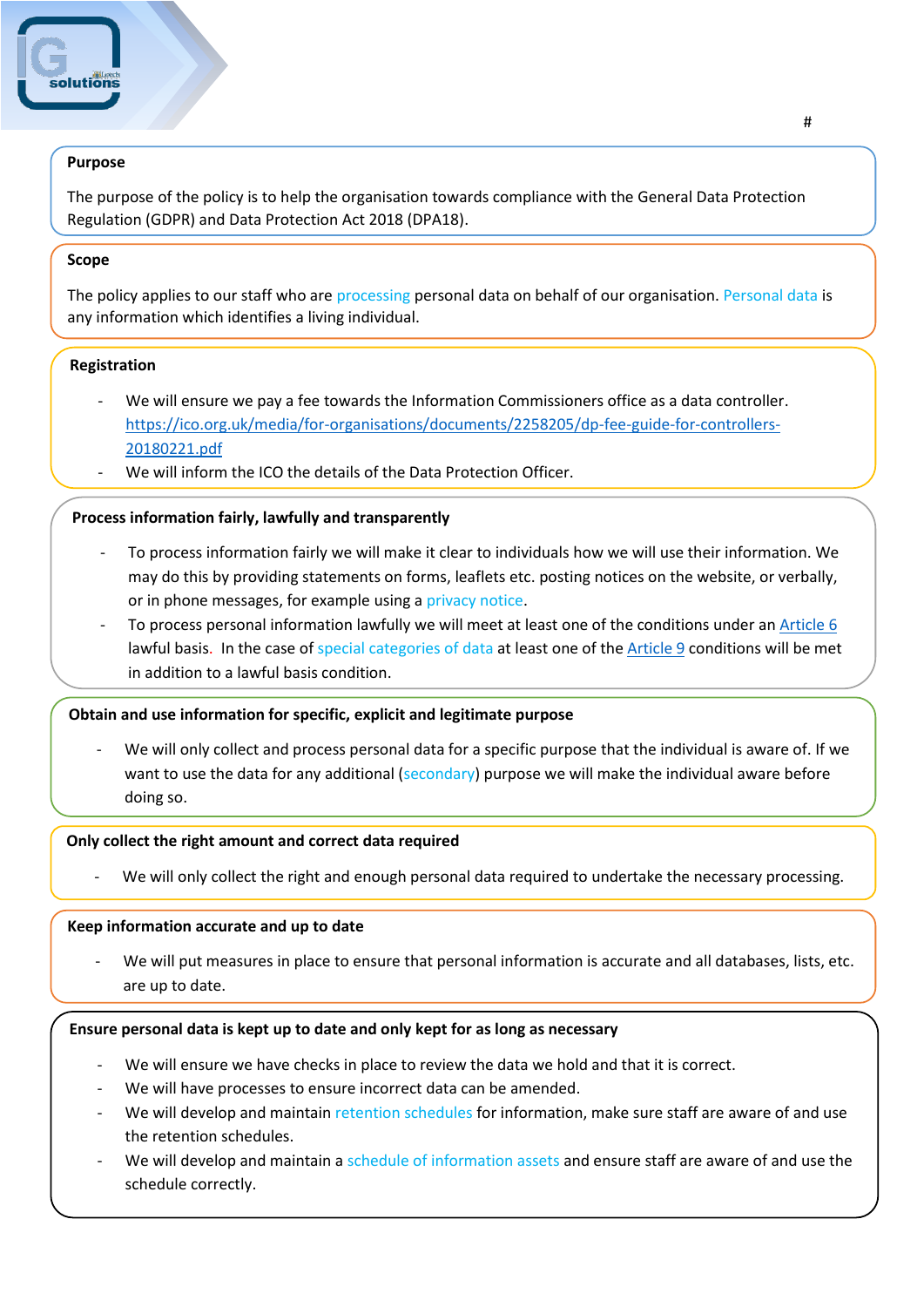### **Ensure information is held securely**

- We will have measures in place to prevent unauthorised access to information. These may include technical and physical controls and we will protect information held on paper and electronically. 'Appropriate' levels of security are required depending on the sensitivity of information or the harm that could result from data being accidentally or deliberately accessed.
- If conducting a change e.g. purchasing a new system or changing a process, which may result in a high risk to individuals interest we will undertake a data protection risk assessment (DPIA) and inform the ICO if required

#### **Ensure we are aware of an individuals' rights in relation to their own information**

The individual is the person whose personal information we are processing. Their rights include, having the right:

- to be informed of what is being done with their information;
- to see and/or access to their own information, a subject access request;
- to have their information deleted in certain circumstances;
- to stop the use of their information for marketing purposes;
- to object to certain types of processing;
- to ask that automated decisions (i.e. those made by a machine) be reviewed by a human, and
- to have inaccurate information corrected or marked;
- to claim compensation for damages caused by breech of the act.

# **Additional Information**

#### **We will ensure that our organisation:**

- Undertakes regular training of staff, including during induction, to ensure they understand their responsibilities under the above headings;
- Provides information so that staff understand and recognise a breach of the data protection act and know what to do, see information security policy;
- Has a procedure for undertaking a subject access request, and that staff recognise a request and how to deal with it: see SAR process;
- Conducts regular audits or checks to ensure personal data is kept up to date, accurate and not kept longer than necessary;
- Has a process to review information risks and refer to the ICO If required;
- Has a process to deal with complaints from individuals and a process to refer to the ICO.
- Considers the ICO's Code of Practice on Data Sharing [https://ico.org.uk/for-organisations/guide-to](https://ico.org.uk/for-organisations/guide-to-data-protection/data-sharing/)[data-protection/data-sharing/,](https://ico.org.uk/for-organisations/guide-to-data-protection/data-sharing/) when sharing personal data with partner or third party organisations.
- Appoint a Data Protection Officer, if required.

#### **Exemptions**

There are exemptions to the act which apply in certain circumstances for example, looking after vulnerable people or prevention or detection of crime. Refer to the ICO website for further information.